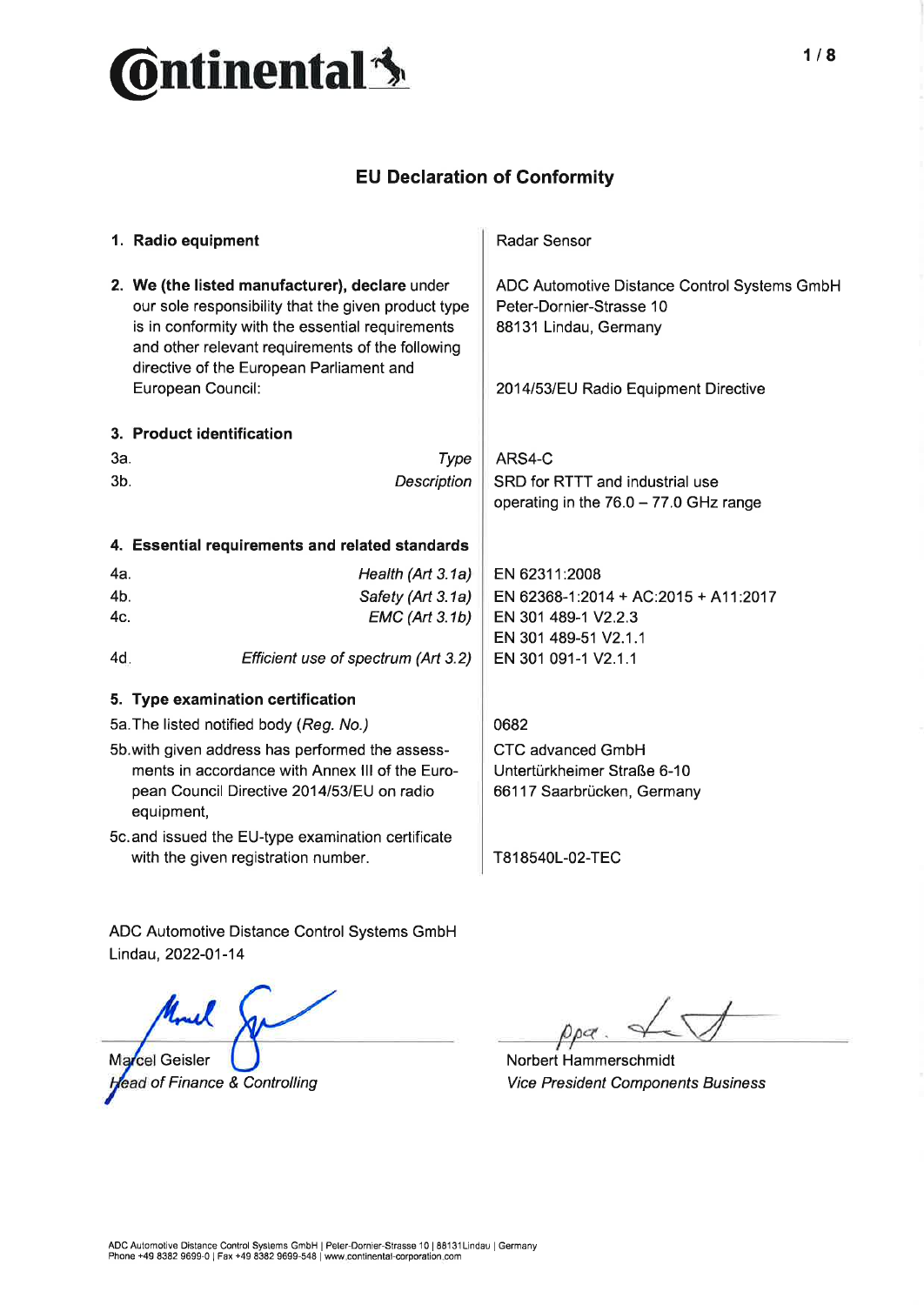# $\delta$ ntinental $\mathbf{\hat{\mathbf{\mathbf{\mathsf{3}}}}}$

ANNEX (EN / BG / BS / CS / DE / DK / EL / ES / ET / FI / FR / HR / HU / IS / IT / LT / LV / MK I MT I NL / NO I pL I pT / RO / SK / SL / SQ /SR /SV/ TR)

#### (EN) EU Declaration of Conformity

1. Radio equipment / 2. We (the listed manufacturer), declare under our sole responsibility that the given product type is in conformity with the essential requirements and other relevant requirements of the following directive of the European Parliament and European Council / 3. Product identification / 3a. Type / 3b. Description / 4. Essential requirements and related standards / 4a. Health (Art 3.1a) / 4b. Safety (Art 3.1a) / 4c. EMC (Art 3.1b) / 4d. Efficient use of spectrum (Art 3.2) / 5. Type examination certification / 5a. The listed notified body (Reg. No.) / 5b. with given address has performed the assessments in accordance with Annex lll of the European Council Directive 2014/53/EU on radio equipment, / 5c. and issued the EU-type examination certificate with the given registration number.

#### (BG) Декларация за съответствие на ЕС

1. Радиооборудване / 2. Ние (посоченият производител), декларираме на своя собствена отговорност, че даденият тип продукт спазва съществените и другите подходящи изисквания на следната директива на Европейския парламент и на Съвета / 3. Идентификация на продукта / 3а. Тип / 3б. Описание / 4. Съществени изисквания и сродни стандарти / 4a. Здраве (чл. 3.1a) / 4б. Безопасност (чл. 3.1б) / 4в. ЕМС (чл. 3.16) / 4г. Ефективно използване на спектъра (чл. 3.2) / 5. Тип изпитване за сертифициране / 5а. Посоченият нотифициран орган (рег. номер) / 5б. с дадения адрес извърши оценяване в cborBercrBue c flpnnoxenøe lll na fiøperrnea2014l53lEC Ha Eeponeücrur napnaMeHr L'r Ha Creera orHocHo радиооборудването / 5в. и издаде сертификат за ЕС изследване на типа с дадения регистрационен HOMep.

#### (BS) EU izjava o uskladenosti

<sup>1</sup>. Radio oprema I 2. Mi (navedeni proizvodaði), izjavljujemo na na5u iskljuöivu odgovornost da je navedeni tip proizvoda u skladu s osnovnirn zahtjevima i drugim relevantnim zahtjevima sljedeóe direktive Evropskog parlamenta iVijeéa Evrope I 3. ldentifikacija proizvoda / 3a. Tip / 3b. Opis / 4. Osnovni zahtjevi i povezani standardi / 4a. Zdravlje (član 3.1a) / 4b. Sigurnost (član 3.1a) / 4c. EMC (član 3.1b) / 4d. Efikasno korištenje spektra (član 3.2) / 5. Potvrda o ispitivanju tipa / 5a. Navedeno ovlašteno tijelo (reg. br.) / 5b. s datom adresom je izvršilo procjene u skladu s Aneksom III Direktive Vijeća Evrope 2014/53/EU o radio opremi / 5c. i izdalo EU potvrdu o ispitivanju tipa pod navedenim brojem registracije.

#### (CS) EU prohlá5ení o shodè

1. Rádiové vybavení / 2. My (uvedený výrobce), na vlastní odpovědnost prohlašujeme, že daný typ výrobku je ve shodě se základními požadavky a dalšími příslušnými požadavky následující směrnice Evropského parlamentu a Evropské rady. / 3. ldentifikace výrobku / 3a. Typ / 3b. Popis / 4. Základní požadavky a související normy / 4a. Zdraví (čl. 3.1a) / 4b. Bezpečnost (čl. 3.1a) / 4c. EMC (čl. 3.1b) / 4d. Efektivní využití spektra (čl. 3.2) / 5. Certifikát o přezkoušení typu / 5a. Uvedený oznámený subjekt (IČ) / 5b. s danou adresou provedl posouzení podle přílohy III směrnice Evropské rady 2014/53/EU o rádiových zařízeních, I 5c. a vydal certifikát EU o piezkou5enís dan¡im registraðním öíslem.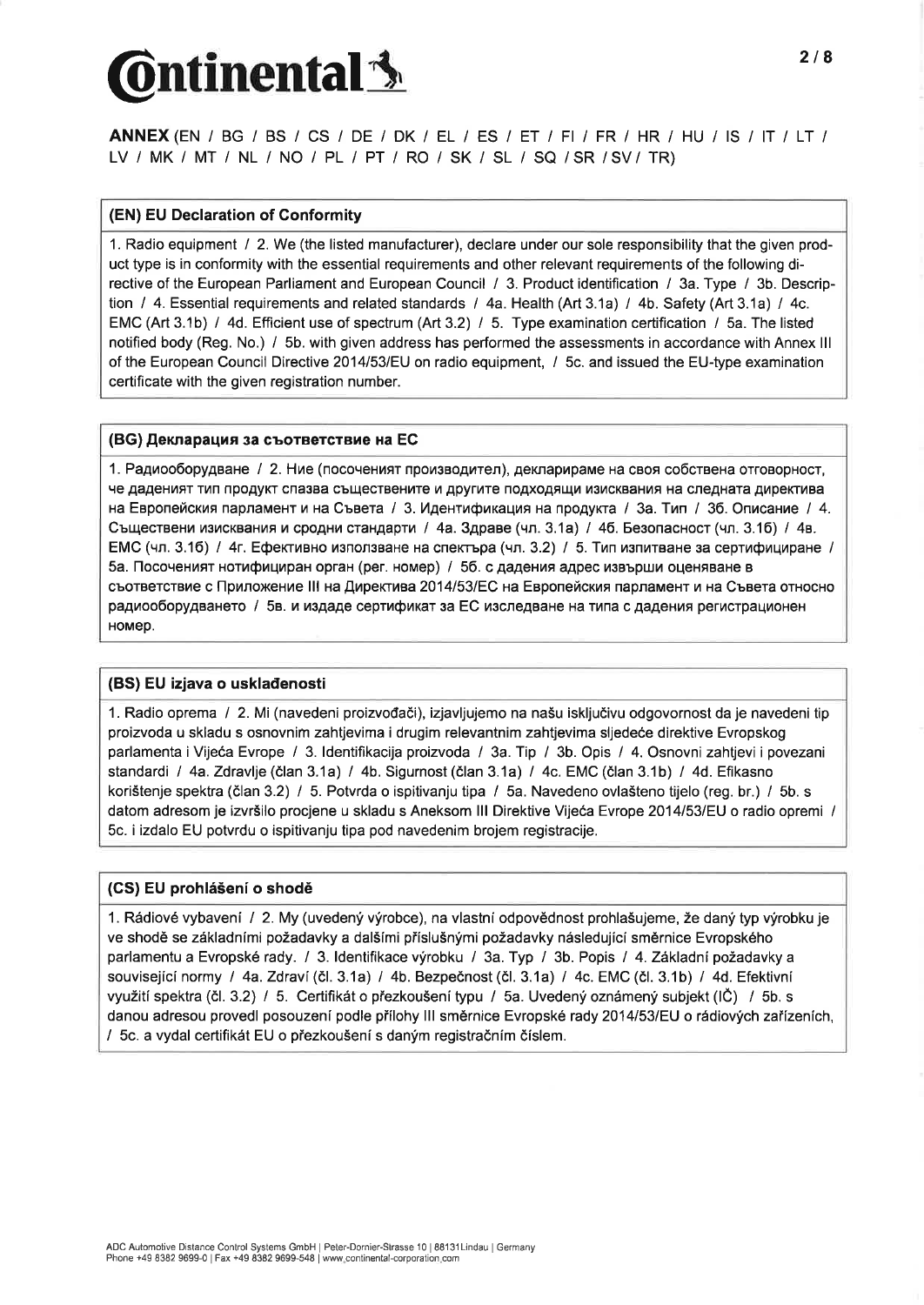# $\delta$ ntinental $\mathbf{\hat{S}}$

## (DE) EU-Konformitätserklärung

1. Funkanlage / 2. Wir (der angegebene Hersteller), erklären hiermit in alleiniger Verantwortung, dass das nachstehend beschriebene Produkt mit den wesentlichen Anforderungen und weiteren einschlägigen Vorschriften der folgenden Richtlinie des Europäischen Parlamentes und des Rates übereinstimmt. / 3. Produktidentifikation / 3a. Typ / 3b. Beschreibung / 4. Wesentliche Anforderungen und zugrunde liegende Standards / 4a Gesundheit (Art. 3.1a) / 4b. Sicherheit (Art. 3.1a) / 4c. EMV (Art. 3.1b) / 4d. Effiziente Nutzung von Funkfrequenzen (Art. 3.2) / 5. Baumusterprüfbescheinigung / 5a. Die angegebene notifizierte Stelle (Kennnummer) / 5b. mit der genannten Adresse hat die nach Anhang lll der Richtlinie20l4lS3lEU des Europäischen Rates für Funkanlagen erforderlichen Prüfungen durchgeführt / 5c. und die EU-Baumusterprüfbescheinigung mit der entsprechenden Registriernummer ausgestellt.

#### (DK) EU overensstemmelseserklæring

1. Radioudstyr / 2. Vi (den angivne producent), erklærer på vores eneansvar, at den givne produkttype er i overensstemmelse med de væsentlige krav og andre relevante krav i følgende direktiv fra Europa-Parlamentet og Det Europæiske Råd / 3. Produktidentifikation / 3a. Type / 3b. Beskrivelse / 4. Væsentlige krav og relaterede standarder / 4a. Sundhed (Art 3.1a) / 4b. Sikkerhed (Art 3.1a) / 4c. EMC (Art 3.1b) / 4d. Effektiv brug af spektrum (art. 3.2) / 5. typeafprøvningsattest / 5a. Det anførte bemyndigede organ (Reg. nr.) / 5b. har med opgivet adresse udført vurderingerne i henhold til bilag III i Det Europæiske Råds direktiv 2014/53/EU om radioudstyr / 5c. og udstedte EU-typeafprøvningsattesten med det angivne registreringsnummer.

## (EL) Δήλωση συμμόρφωσης ΕΕ

1. Ραδιοεξοπλισμός / 2. Εμείς (ο αναγραφόμενος κατασκευαστής), δηλώνουμε με αποκλειστική μας ευθύνη ότι o συγκεκριμένος τύπος προϊόντος εναρμονίζεται με τις βασικές απαιτήσεις και άλλες σχετικές απαιτήσεις της aκόλουθης οδηγίας του Ευρωπαϊκού Κοινοβουλίου και του Ευρωπαϊκού Συμβουλίου. / 3. Αναγνώριση προϊόντος / 3α. Τύπος / 3β. Περιγραφή / 4. Βασικές απαιτήσεις και σχετικά πρότυπα / 4α. Για την υγεία (Αρθ. 3.1α) / 4β. Για την ασφάλεια (Αρθ. 3.1α) / 4γ. Για την ηλεκτρομαγνητική συμβατότητα (EMC) (Αρθ. 3.1β) / 4δ. Αποδοτική χρήση του ραδιοφάσματος (Apθ. 3.2) / 5. Πιστοποιητικό εξέτασης τύπου / 5α. Ο ovaγραφόμενος κοινοποιημένος οργανισμός (Ap. Μητρώου) / 5β. με την παρούσα διεύθυνση διεξήγαγε oξιολογήσεις σύμφωνα με το Παράρτημα ΙΙΙ της οδηγίας του Ευρωπαϊκού Συμβουλίου 2014/53/ΕΕ σχετικά με rov ραδιοεξοπλισμό, / 5γ. και εξέδωσε το πιστοποιητικό εξέτασης τύπου ΕΕ με τον παρόντα αριθμό καταχώρησης.

### (ES) Declaración UE de conformidad

1. Equipos radioeléctricos I 2. Nosotros (el fabricante que aparece indicado), declaramos bajo nuestra exclusiva responsabilidad que el tipo de producto al que se hace referencia cumple los requisitos esenciales y otros requisitos pertinentes de la siguiente Directiva del Parlamento Europeo y del Consejo. I 3.ldentificación del producto / 3a. Tipo / 3b. Descripción / 4. Requisitos básicos y normas relacionadas / 4a. Salud (Art. 3.1a) / 4b. Seguridad (Art. 3.1a) / 4c. CEM (Art. 3.1b) / 4d. Uso eficiente del espectro (Art. 3.2) / 5. Certificación de examen de tipo / 5a. El organismo notificado que aparece indicado (n.º de reg.) / 5b. con la dirección señalada ha efectuado las evaluaciones con arreglo al Anexo III de la Directiva del Consejo Europeo 2014/53/UE sobre equipos radioeléctricos / 5c. y ha emitido el certificado de examen UE de tipo con el número de registro indicado.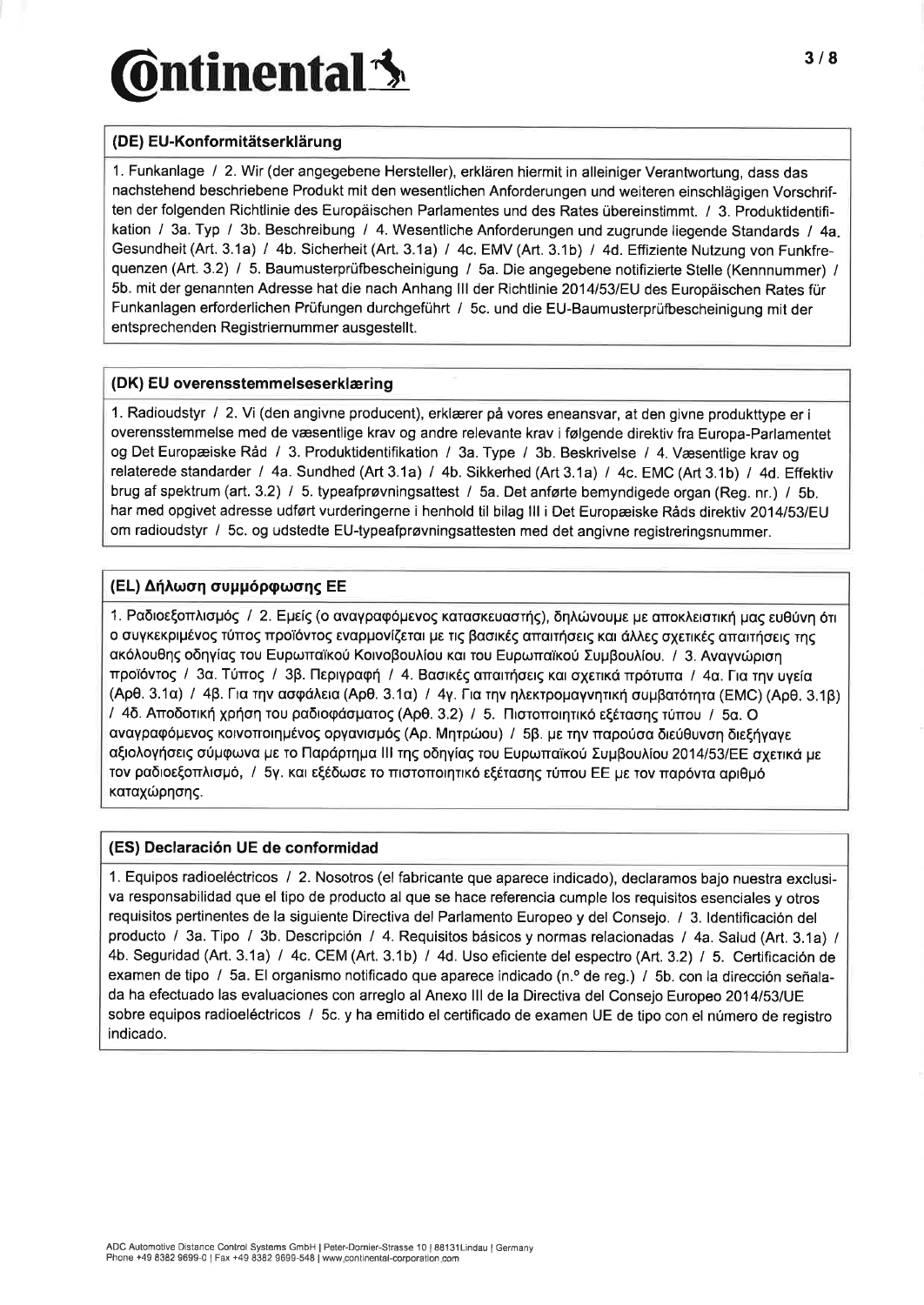### (ET) EU vastavusdeklaratsioon

1. Raadioseadmed / 2. Meie (nimetatud tootja), kinnitame oma ainuvastutusel, et antud tooteliik vastab Euroopa Parlamendi ja Euroopa Nöukogu alljärgneva direktiivi põhinõuetele ja muudele asjakohastele nõuetele. / 3. Toote identifitseerimine / 3a. Tüüp / 3b. Kirjeldus / 4. Põhinöuded ja asjakohased standardid / 4a. Töötervishoid (art 3.1a) / 4b. Ohutus (art 3.1a) / 4c. Elektromagnetiline ühilduvus (art 3.1b) / 4d. Spektri efektiivne kasutamine (art 3.2) / 5. Tüübihindamistöend / 5a. Nimetatud teavitatud asutus (registreerimise nr) / 5b. antud aadressiga on viinud läbi hindamised kooskõlas raadioseadmeid käsitleva Euroopa Nõukogu direktiivi 2014/53/EÜ III lisaga, / 5c. ja väljastas ELi tüübihindamistõendi antud registreerimisnumbriga.

#### (Fl) EU-vaatimustenmukaisuusvaku utus

1. Radiolaitteisto / 2. Mainittu (valmistaja ilmoittaa omalla), yksinomaisella vastuullaan, että mainittu tuotetyyppi täyttää seuraavan, Euroopan parlamentin ja Euroopan neuvoston direktiivin olennaiset vaatimukset ja muut asiaan liittyvät vaatimukset. / 3. Tuotteen tunniste / 3a. Tyyppi / 3b. Kuvaus / 4. Olennaiset vaatimukset ja asiaan liittyvät standardit / 4a. Terveys (kohta 3.1a) / 4b. Turvallisuus (kohta 3.1a) / 4c. Sähkömagneettinen yhteensopivuus (EMC)(kohta 3.1b) / 4d. Tehokas radiospektrin käyttö (kohta 3.2) I 5. Tyyppitarkastustodistus / 5a. Mainittu ilmoitettu laitos (rek.nro) / 5b. annetussa osoitteessa on suorittanut arvioinnin radiolaitteita koskevan Euroopan parlamantin ja neuvoston direktiivin 2O14l53lEU liitteen lll mukaisesti, I 5c. ja myöntänyt EU-tyyppitarkastustodistuksen mainitulla rekisteröintinumerolla.

#### (FR) Déclaration de conformité UE

1. Équipement radio / 2. Nous (fabricant notifié), déclarons sous notre seule responsabilité que le type de produit indiqué est conforme aux exigences essentielles et autres exigences pertinentes de la directive ci-après du Parlement européen et du Conseil européen. / 3. ldentification produit / 3a. Type / 3b. Description / 4. Exigences essentielles et normes connexes / 4a. Santé (art 3.1a) / 4b. Sécurité (art 3.1a) / 4b. CEM (art 3.1b) / 4d. Utilisation efficace des radiofréquences (art 3.2) / 5. Attestation d'examen de type / 5a. L'organisme notifié (n" d'enregistrement) / 5b. avec I'adresse indiquée a effectué les évaluations conformément à I'annexe III de la directive 2014/53/UE du Conseil européen sur les équipements radio, / 5c. et a délivré l'attestation d'examen UE de type avec le numéro d'enregistrement indiqué.

### (HR) EU Deklaracija o sukladnosti

1. Radio oprema I 2. Mi (navedeni proizvodað), izjavljujemo pod naöom punom odgovorno5óu da je tip navedenog proizvoda u skladu sa suðtinskim zahtjevima i ostalim relevantnim zahtjevima sa sljedeóom direktivom Europskog parlamenta i Europskog vijeéa. / 3. ldentifikacija proizvoda I 3a. Tip / 3b. Opis / 4. Suštinski zahtjevi i povezani standardi / 4a. Zdravlje (čl 3.1a) / 4b. Sigurnost (čl 3.1a) / 4c. EMC (čl. 3.1b) / 4d. Uöinkovita uporaba spektruma (ð1. 3.2) / 5. Tip ispitivanja ovjere / 5a. Navedeno prijavljeno tijelo (reg. br.) / 5b. s navedenom adresom provelo je procjenu u skladu s aneksom lll Europskog vijeóa direktive 201415318U za radio opremu, / 5c. i izdalo EU certifikat o ispitivanju tipa s navedenim brojem registracije.

### (HU) EU-megfelelőségi nyilatkozat

<sup>1</sup>. Rádióberendezés I 2. Ez'ilon kizárólagos felelösségünkre kijelentjük (mi, az adott gyártó), hogy az adott terméktípus megfelel az Európai Parlament és az Európai Tanács következó irányelvének alapvetó követelményeinek és egyéb, kapcsolódó követelményeinek / 3. A termék azonosítása / 3a. Típus / 3b. Leírás / 4. Alapvető követelmények és kapcsolódó szabványok / 4a. Egészségügy (3.1a cikk) / 4b. Biztonság (3.1a cikk) / 4c. EMC (3.1b. cikk) / 4d. Hatékony spektrumhasználat (3.2. cikk) / 5. Típusvizsgálati tanúsítvány / 5a. Az adott címen bejegyzett tanúsítószervezet (Regisztrációs szám) / 5b. az Európai Tanács rádióberendezésekról szóló2014153lEU számú direktívájának lll. mellékletében foglaltaknak megfelelóen elvégezte az értékeléseket, / 5c. és az adott regisztrációs számmal kiadta az EU típusvizsgálati tanúsítványt.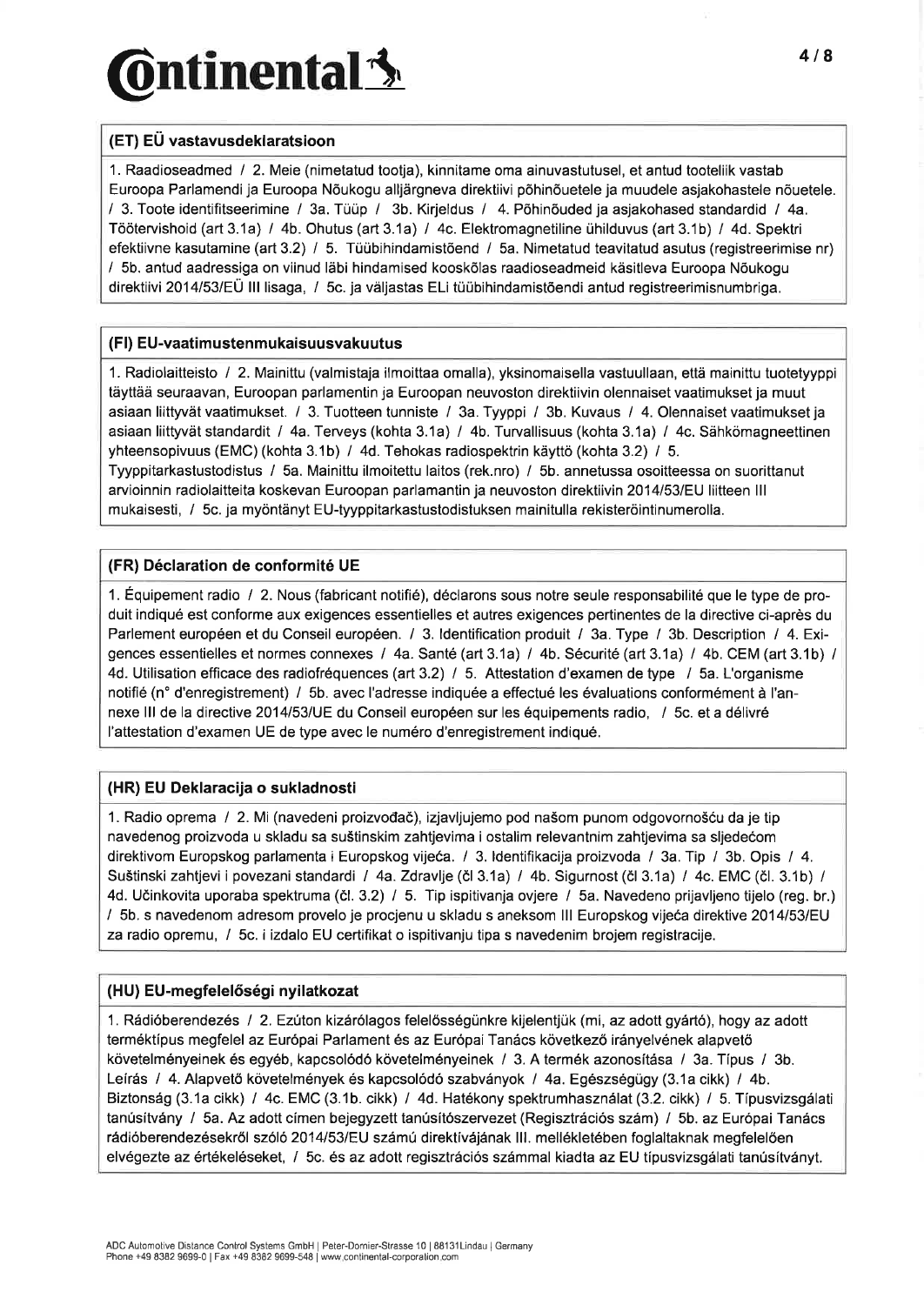# $\delta$ ntinental $\mathbf{\hat{\mathbf{\mathsf{3}}}}$

### (IS) Samræmisyfirlýsing ESB

1. Fjarskiptabúnaður / 2. Við (skráður framleiðandi) lýsum því yfir á okkar ábyrgð að tiltekin vörutegund sé í samræmi við grunnkröfur og aðrar viðeigandi kröfur í eftirfarandi tilskipun Evrópuþingsins og ráðsins / 3. Vöruauðkenni / 3a. Tegund / 3b. Lýsing / 4. Grunnkröfur og tengdir staðlar / 4a. Heilsa (grein 3.1a) / 4b. Öryggi (grein 3.1a) / 4c. EMC (grein 3.1b) / 4d. Skilvirk notkun litrófs (grein 3.2) / 5. Tegundarprófsvottun / 5a. Skráöi tilkynnti aðilinn (skrán. nr.) / 5b. með uppgefnu heimilisfangi hefur framkvæmt úttektirnar í samræmi viö lll. viðauka viö tilskipun Evrópuráðsins 2014|53/ESB um fjarskiptabúnað / 5c. og gaf út ESBgerðarprófunarvottorð með uppgefnu skráningarnúmeri.

#### (IT) Dichiarazione di conformità UE

1. Apparecchiatura radio / 2. Noi (ilfabbricante indicato), dichiariamo sotto la nostra esclusiva responsabilità che il tipo di prodotto oggetto della presente dichiarazione è conforme ai requisiti essenziali e ad altre disposizioni pertinenti riportate nella seguente Direttiva del Parlamento europeo e del Consiglio. / 3. ldentificazione del prodotto / 3a. Tipo / 3b. Descrizione / 4. Requisiti essenziali e standard di riferimento / 4a. Salute (art. 3.1a) / 4b. Sicurezza (art. 3.1a) / 4c. EMC (art. 3.1b) / 4d. Uso efficiente dello spettro radio (art. 3.2) / 5. Certificazione dell'esame deltipo / 5a. L'organismo notificato indicato (numero di registrazione) / 5b. con l'indirizzo riportato ha svolto le valutazioni in conformità con l'Allegato lll della Direttiva del Consiglio europeo 2014/53/UE sulle apparecchiature radio, / 5c. e ha rilasciato un certificato di esame UE del tipo con il numero di registrazione corrispondente.

### (LT) ES atitikties deklaracija

1. Radijo ry5io jranga / 2. Mes (nurodytas gamintojas), prisiimdami atsakomybç patvirtiname, kad nurodyto tipo gaminys atitinka esminius ir kitus aktualius toliau nurodytų Europos Parlamento ir Europos Tarybos direktyvų reikalavimus. / 3. Gaminio identifikavimas / 3a. Tipas / 3b. Apraðymas / 4. Esminiai reikalavimai ir susijç standartai /4a.Sveikata(3.1astr.) /4b.Sauga(3.1astr.)/4c.EMS(3.1bstr.) /4d.Efektyvusspektro naudojimas (3.2 str.) / 5. Tipo tyrimo sertifikatas / 5a. Nurodyta notifikuotoji istaiga (reg. nr.) / 5b. su nurodytu adresu atliko vertinimq pagal Europos Tarybos direktyvos 20141531F5 dêl radijo irangos lll priedo reikalavimus, / 5c. ir išdavė ES tipo tyrimo sertifikatą su nurodytu registracijos numeriu.

### (LV) EK atbilstïbas deklaräcija

1. Radioiekārtas / 2. Mēs (norādītais uznēmums), uznemoties pilnu atbildību, pazinojam, ka attiecīgais produkta tips atbilst Eiropas Parlamenta un Eiropas Padomes direktīvas pamatprasībām un citām attiecīgajām prasībām. / 3. Produkta identifikācija / 3a. Tips / 3b. Apraksts / 4. Pamatprasības un saistītie standarti / 4a. Veselība (3.1a) / 4b. Drošība (3.1a) / 4c. Elektromagnētiskā saderība (EMS) (3.1b) / 4d. Spektra efektīva izmantošana (3.2) / 5. Tipa pārbaudes sertifikācija / 5a. Norādītā pilnvarotā iestāde (reģistrācijas numurs), / 5b. kuras atrašanās vieta ir norādītā adrese, veica novērtējumu saskanā ar Eiropas Padomes Direktīvas 20141531E5lll pielikumu attiecÎbä uz radioiekärtäm / 5c. un izsniedza ES tipa pärbaudes sertifikätu ar norädïto reģistrācijas numuru.

#### (МК) ЕУ Декларација за сообразност

1. Радио опрема / 2. Ние (наведениот производител), под наша целосна одговорност изјавуваме дека дадениот тип на производ е во сообразност со важните барања и други релевантни барања кои произлегуваат од директивата на Европскиот парламент и Европскиот совет / 3. Идентификација на производ / За. Тип / Зb. Опис / 4. Важни барања и поврзани стандарди / 4а. Здравје (Член 3.1а) / 4b. Безбедност (Член 3.1а) / 4с. ЕМС (Член 3.1b) / 4d. Ефикасна употреба на спектар (Член 3.2) / 5. Сертификат за испитување на тип / 5а. Наведеното известено тело (Рег. бр.) / 5b. со дадената адреса ги изврши испитувањата согласно Анекс III од Директивата на Европскиот совет 2014/53/Ey за радио опрема / 5с. и издаде ЕУ сертификат за испитување на тип со дадениот регистарски број.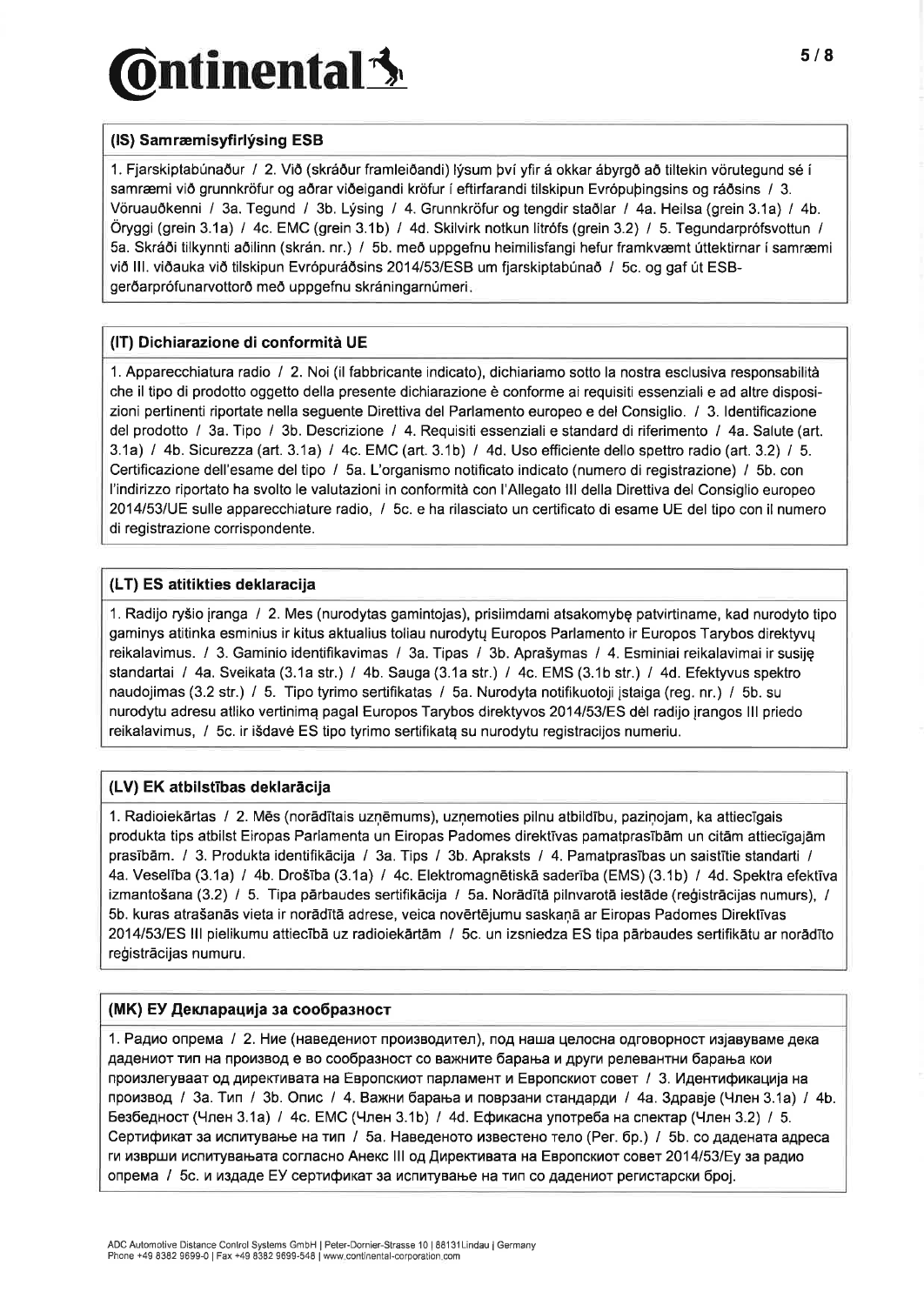# $\delta$ ntinental $\mathbf{\hat{\mathbf{\Sigma}}}$

### (MT) Dikjarazzjoni ta' Konformità tal-UE

1. Apparat tar-radju I 2. Ahna (il-manifattur elenkat), niddikjaraw taht ir-responsabbiltà unika taghna li t-tip ta' prodott ipprovdut huwa konformi mar-rekwiziti essenzjali u ma' rekwiziti ohra rilevanti tad-direttiva tal-Parlament Ewropew u tal-Kunsill Ewropew li gejja / 3. ldentifikazzjoni tal-prodott / 3a. Tip / 3b. Deskrizzjoni / 4. Rekwiziti essenzjali u standards relatati / 4a. Sañña (Art 3.1a) / 4b. Sigurtà (Art 3.1a) / 4c. EMC (Art 3.1b) / 4d. Uzu efficjenti tal-ispettru (Art 3.2) / 5. Čertifikazzjoni tal-ezaminazzjoni tat-tip / 5a. Il-korp notifikat elenkat (Reg.) Nru.) / 5b. bl-indirizz ipprovdut wettaq l-evalwazzjonijiet fkonformità mal-Anness III tad-Direttiva tal-Kunsill Ewropew 2O14l53lUE fuq l-apparat tar-radju / 5c. u hareg certifikat tal-e2aminazzjoni tat-tip tal-UE binnumru ta' registrazzjoni pprovdut.

#### (NL) EU-Verklaring van Overeenstemming

1. Radioapparatuur / 2. Wij (de met naam en toenaam genoemde fabrikant), verklaren op eigen titel en onder eigen verantwoordelijkheid dat het hieronder vermelde type product in overeenstemming is met de ten grondslag liggen vereisten en/of andere relevante eisen, zoals vermeld in onderstaande Richtlijn van het Europese Parlement en van de Raad van Europa / 3. Aanduiding van het product / 3a. Type / 3b. Beschrijving / 4. De ten grondslag liggende vereisten en de daaraan desbetreffende normen / 4a Gezondheid (artikel 3.1a) / 4b. Veiligheid (artikel 3.1a) / 4c. Elektromagnetische compatibiliteit (artikel 3.1b) / 4d. Doelmatig gebruik van de frequentieband (artikel 3.2) / 5. Certificaat betreffende het Typeonderzoek / 5a. De met naam en toenaam genoemde aangemelde instantie (registratienummer) / 5b, gevestigd op het vermelde adres heeft de bepalingen uitgevoerd in overeenstemming met Bijlage III van Richtlijn 2014/53/EU van het Europese Parlement en van de Raad van Europa betreffende radioapparatuur, /5c en heeft het EU-Certificaat van Typeonderzoek onder het vermelde registratienummer afgegeven.

#### (NO) EU-samsvarserklæring

<sup>1</sup>. Radioutstyr I 2. Yi (den oppførte produsenten), erklærer under vårt eneansvar at den gitte produkttypen er <sup>i</sup> samsvar med de grunnleggende kravene og andre relevante krav i følgende direktiv fra Europaparlamentet og Europarådet / 3. Produktidentifikasjon / 3a. Type / 3b. Beskrivelse / 4. Viktige krav og relaterte standarder / 4a. Helse (art 3.1a) / 4b. Sikkerhet (art 3.1a) / 4c. EMC (art 3.1b) / 4d. Effektiv bruk av spektrum (Art 3.2) / 5. Typegodkjenningsbevis / 5a. Det oppførte meldte organet (Reg. Nr.) / 5b. med oppgitt adresse har utført vurderingene i henhold til vedlegg III til Europarådets direktiv 2014/53/EU om radioutstyr / 5c. og utstedte EUtypegodkjenningsbevis med det oppgitte registreringsnummeret.

### (PL) Deklaracja zgodno5ci UE

1. Sprzęt radiowy / 2. My (wymieniony producent), deklarujemy, ponosząc wyłączną odpowiedzialność, że wymieniony typ produktu jest zgodny z nastçpujqcymi zasadniczymi wymogami i innymi istotnymi wymogami poni2szejdyrektywy Parlamentu Europejskiego i Rady. / 3. ldentyfikacja produktu / 3a. Typ / 3b. Opis / 4. Zasadnicze wymogi i powiązane normy / 4a. Zdrowie (art 3.1a) / 4b. Bezpieczeństwo (art 3.1a) / 4c. EMC (art 3.1b) I 4d. Wydajne korzystanie z widma (art 3.2) / 5. Swiadectwo badania typu / 5a. Wymieniona jednostka notyfikowana (nr rej.) / 5b. działająca pod podanym adresem przeprowadziła oceny zgodnie z Aneksem lll dyrektywy radiowej 20141531UE, / 5c. iwydata éwiadectwo badania typu UE o podanym numerze rejestracji.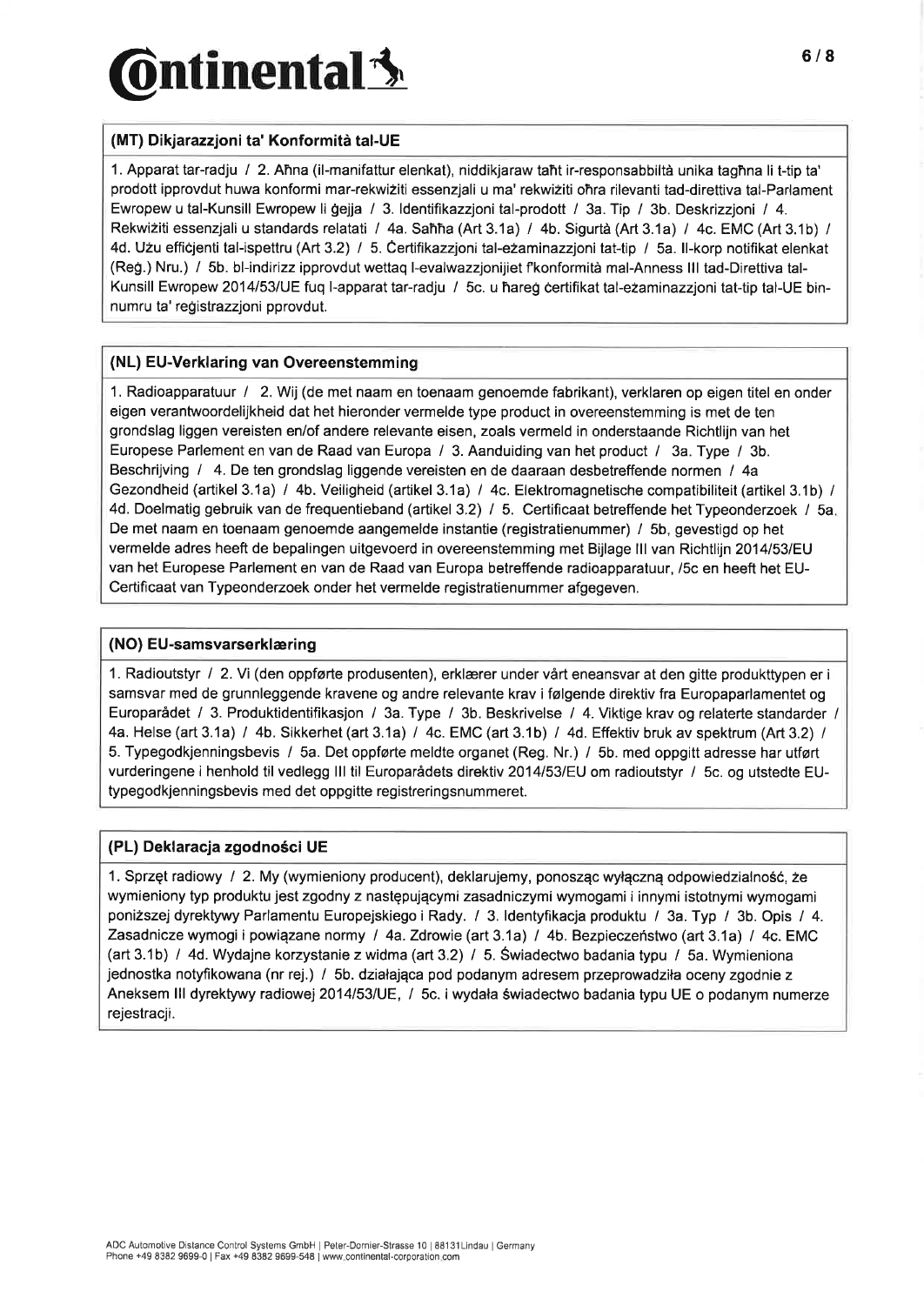## **Ontinental** state of the state of the state of the state of the state of the state of the state of the state of the state of the state of the state of the state of the state of the state of the state of the state of the s

#### (PT) Declaração UE de conformidade

1. Equipamentos de rádio / 2. Nós (o fabricante), declaramos sob a nossa responsabilidade que o tipo de produto se encontra em conformidade com os requisitos essenciais e outros requisitos relevantes da seguinte diretiva do Parlamento Europeu e do Conselho Europeu. / 3. ldentificação do produto / 3a. Tipo / 3b. Descrição / 4. Requisitos essenciais e normas relacionadas / 4a. Saúde (art. 3.º, n.º 1a) / 4b. Segurança (art. 3.<sup>o</sup>, n.<sup>o</sup>1a / 4c. CEM (art. 3.<sup>o</sup>, n.<sup>o</sup>1b) / 4d. Utilização eficiente do espetro (art. 3.<sup>o</sup>, n.<sup>o</sup> 2) / 5. Certificado de exame de tipo / 5a. O organismo notificado (reg. N.º) / 5b. com o endereço especificado, realizou as avaliações de acordo com o anexo lll da Diretiva 2O14l53lUE do Conselho Europeu relativa a equipamentos de rádio, I 5c. e emitiu um certificado de exame UE de tipo com o número de registo atribuído.

#### (RO) Declarație de conformitate UE

1. Echipament radio / 2. Noi (producätorul listat), declaräm pe propria noasträ räspundere cä tipul de produs dat este în conformitate cu cerințele esențiale și cu alte cerințe relevante ale următoarei directive a Parlamentului European și Consiliului European. / 3. Identificare produs / 3a. Tip / 3b. Descriere / 4. Cerințe esențiale și standarde aferente / 4a. Sănătate (Art. 3.1a) / 4b. Siguranță (Art. 3.1a) / 4c. CEM (Art. 3.1b) / 4d. Utilizarea eficientă a spectrului (Art 3.2) / 5. Certificare examinare tip / 5a. Organismul notificat listat (Nr. de înregistrare) / 5b. cu adresa datä a efectuat evaluärile în conformitate cu Anexa lll din Directiva Consiliului European 2014/53/UE privind echipamentele radio, / 5c. Și a emis certificatul de examinare de tip UE cu numärul de înregistrare dat.

#### (SK) Vyhlásenie o zhode EU

1. Rádiové zariadenia / 2. My (uvedený výrobca) deklarujeme na svoju vlastnú zodpovednosť, že daný typ výrobku je v súlade so základnými požiadavkami a ďalšími príslušnými požiadavkami nasledujúcej smernice Európskeho parlamentu a Európskej rady. / 3. ldentifikácia produktu / 3a. Typ / 3b. Popis / 4. Základné požiadavky a súvisiace normy / 4a. Zdravie (Článok 3.1a) / 4b. Bezpečnosť (Článok 3.1a) / 4b. EMC (Článok 3.1b) / 4d. Efektívne využívanie frekvenčného spektra (Článok 3.2) / 5. Osvedčenie o typovej skúške / 5a. Vymenovaný notifikovaný orgán (reg. č.) / 5b. s danou adresou uskutočnil posúdenia v súlade s prílohou III k smernici Európskej rady 2014/53 / EÚ o rádiových zariadeniach, / 5c. a vydal osvedčenie o typovej skúške EÚ s uvedeným registračným číslom.

### (SL) lzjava o skladnosti EU

1. Radijska oprema I 2. Zizkljuéno odgovornostjo izjavljamo (naveden proizvajalec), da je naveden tip izdelka v skladu z bistvenimi zahtevami in drugimi ustreznimi zahtevami naslednje direktive Evropskega parlamenta in Evropskega sveta. / 3. ldentifikacija izdelka / 3a. Tip / 3b. Opis / 4. Bistvene zahteve in povezani standardi l4a.Zdravje(ðlen3.1a) /4b.Varnost(ölen3.1a)/4c.EMC(ölen3.1b)/4d.Uðinkovitauporabaspektra (ðlen 3.2) / 5. Certifikat o pregledu tipa / 5a. Naveden prigla5eni organ (Uredba 5t.) / 5b. z navedenim naslovom je izvedel ocenitev v skladu z Aneksom III Direktive Evropskega parlamenta 2014/53/EU glede radijske opreme, / 5c. in izdal certifikat o pregledu tipa EU z navedeno registracijsko številko. .

#### (SQ) Deklarata e Konformitetit e BE-së

1. Radiopajisje / 2. Ne (prodhuesi i listuar), deklarojmë në përgjegjësinë tonë të vetme që lloji i dhënë <sup>i</sup> produktit është në përputhje me kërkesat thelbësore dhe kërkesat e tjera përkatëse të direktivës vijuese tè Parlamentit Evropian dhe Këshillit Evropian / 3. ldentifikimi i produktit / 3a. Lloji / 3b. Përshkrimi / 4. Kërkesat thelbësore dhe standardet përkatëse / 4a. Shëndeti (Neni 3.1a) / 4b. Siguria (Neni 3.1a) / 4c. Pajtueshmëria elektromagnetike (Neni 3.1b) / 4d. Përdorimi efikas i spektrit (Art 3.2) / 5. Certifikimi i testimit të llojit / 5a. Organi i notifikuar i listuar (Nr. i regjistrit) / 5b. me adresën e dhënë ka kryer vlerësimin në përputhje me Shtojcën lll të Direktivës 20141531BE të Këshillit Evropian për radiopajisjet / 5c. dhe ka lëshuar certifikatën e BE-së për testimin e llojit me numrin e dhènë të regjishimit.